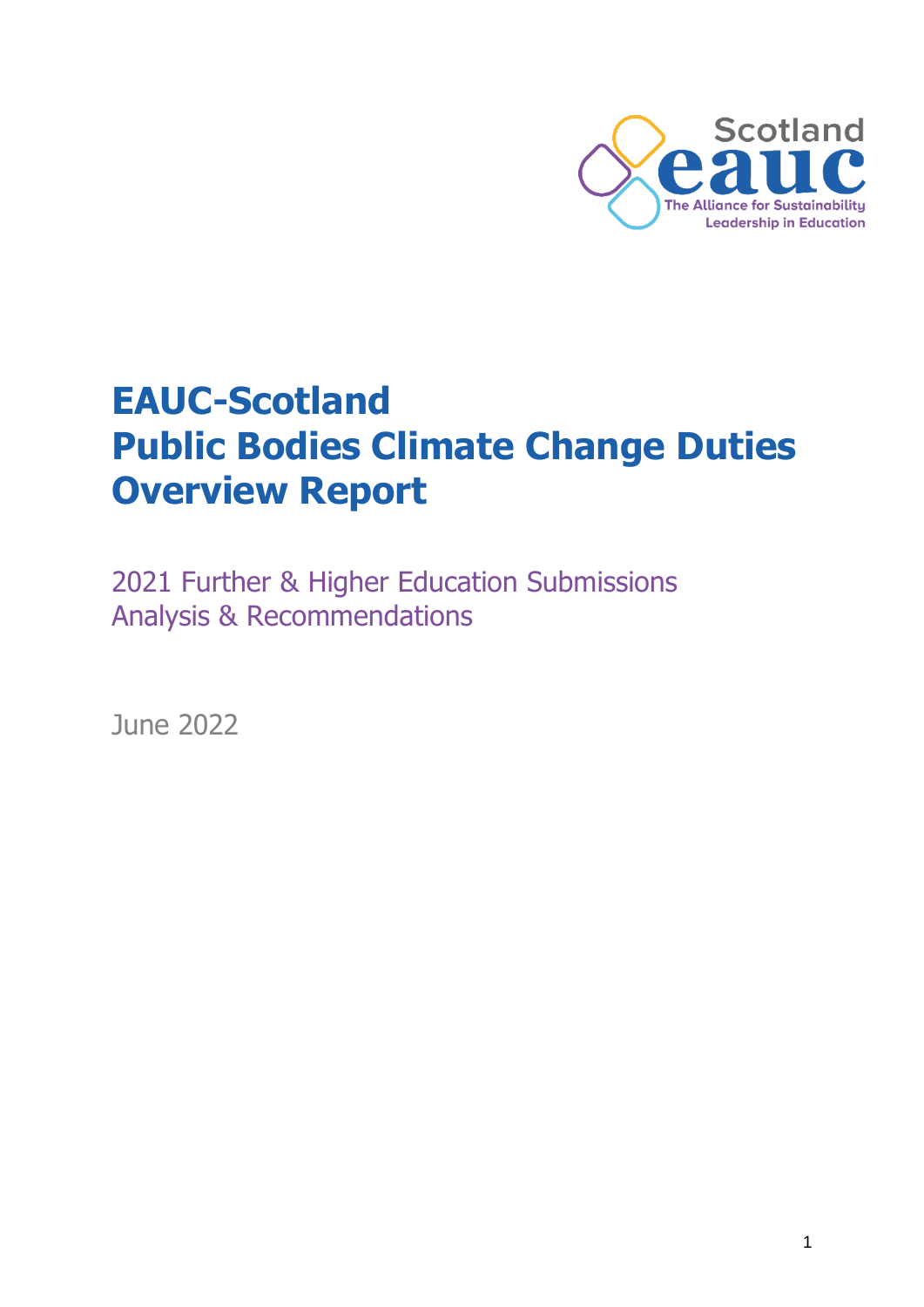# Contents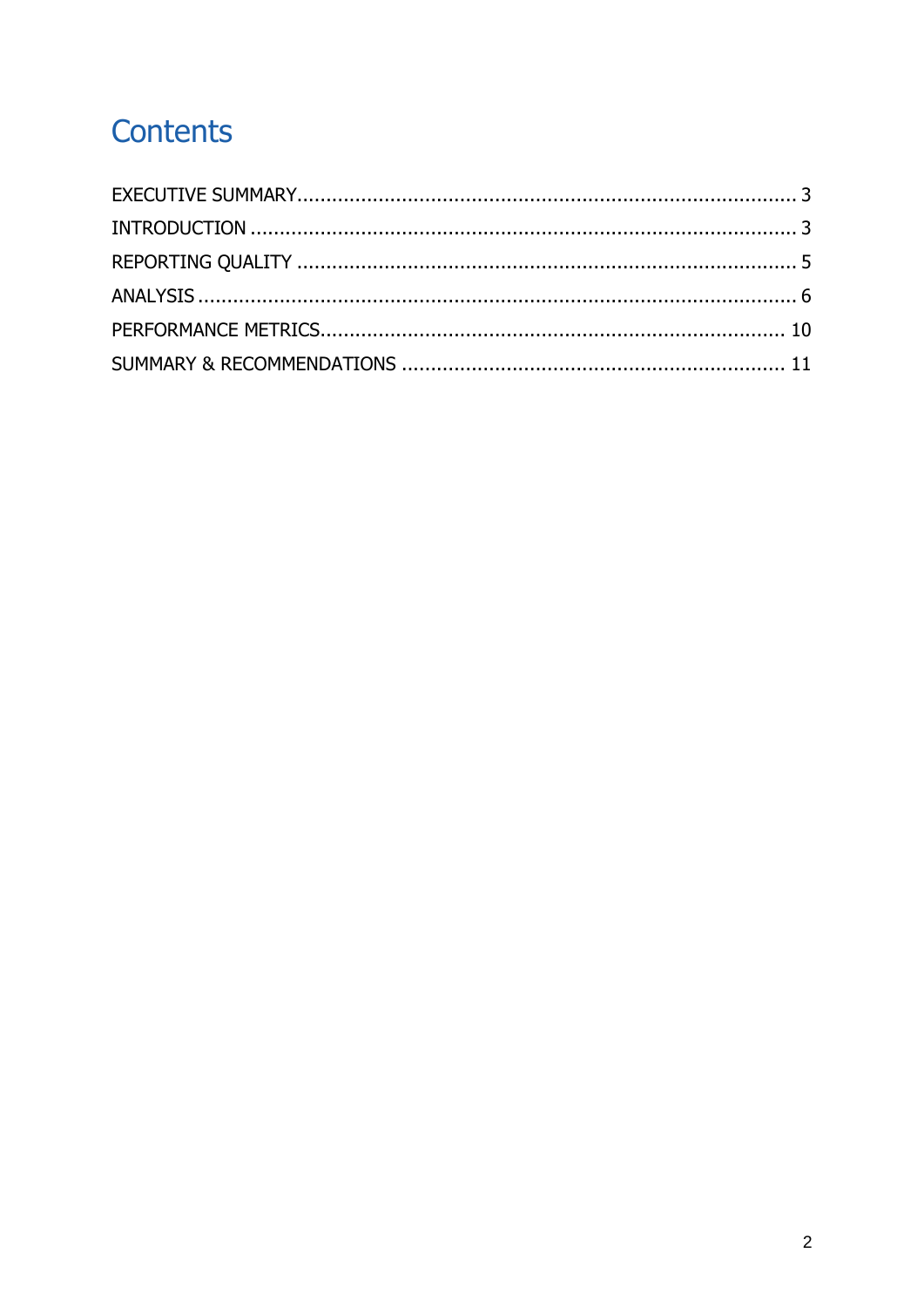### <span id="page-2-0"></span>Executive Summary

Net greenhouse gas (GHG) emissions for the Further & Higher Education (FHE) sector reported during 2020/21 were 321,591 tonnes of carbon dioxide equivalent (CO<sub>2</sub>e). Total reported emissions reduced by 14% since 2019/20, partly due to pandemic related lockdowns and travel restrictions, and by 29% since mandatory reporting began in 2015/16.





<span id="page-2-1"></span>Average emissions per full time equivalent (FTE) employee were 4.3 tonnes of  $CO<sub>2</sub>e$  and average emissions per million pounds of budget were 53 tonnes of  $CO<sub>2</sub>e$ .

There has again been an improvement in the quality of reporting this year and many institutions expanded their operational reporting boundaries to include key sources of emissions like homeworking, international student travel, supply chain and land use.

Forestry and soil carbon sequestration of 8,049 tonnes of  $CO<sub>2</sub>e$  was also reported for the first time this year.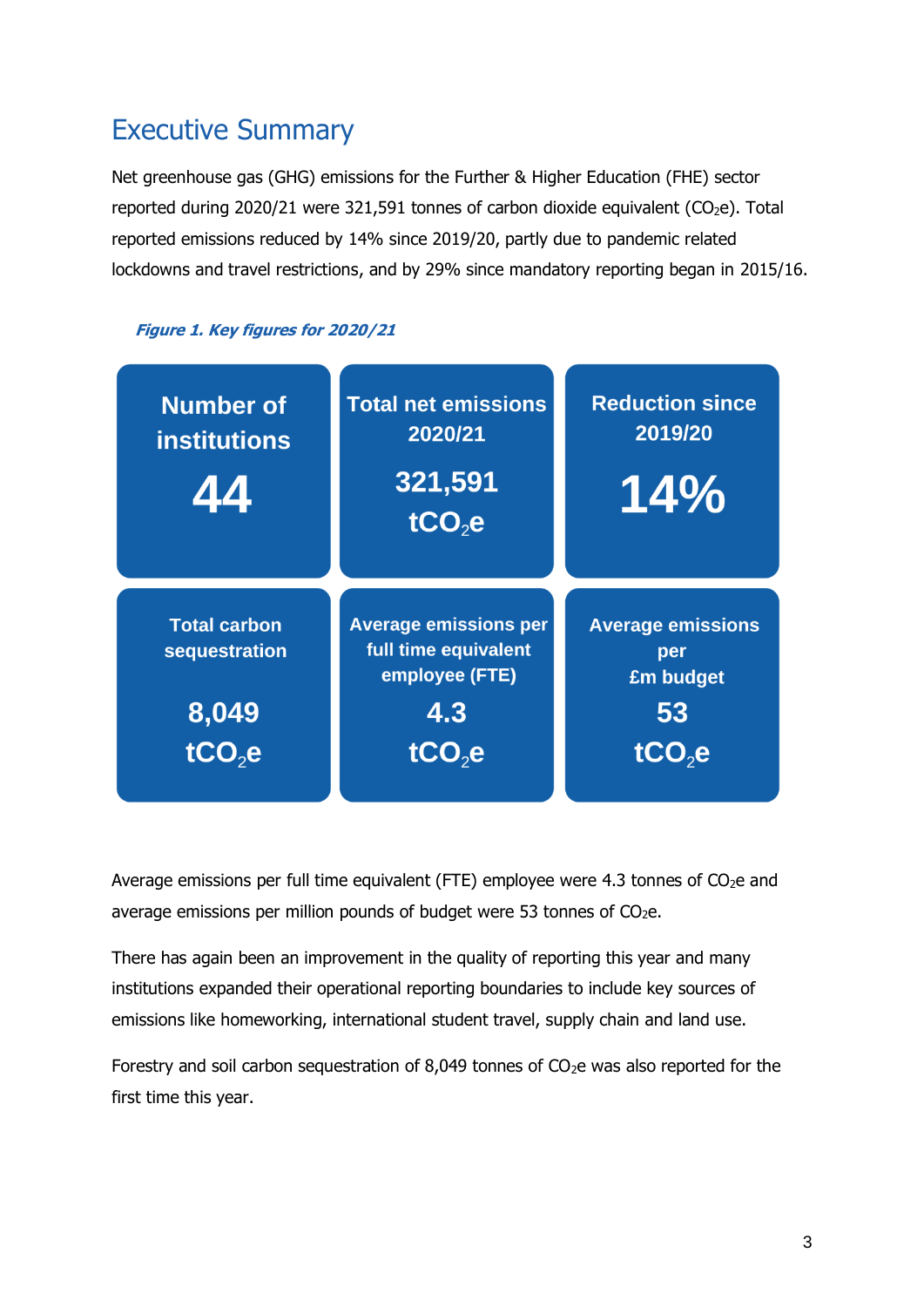# **Introduction**

The Public Bodies Climate Change Duties (PBCCD) reports from 44 Scottish institutions were submitted for the sixth mandatory year on 30 November 2021. This was 100% compliance and represents an improvement on last year when one small institution was unable to provide data.

The data submitted predominantly covered the academic year 2020/21, which included periods of lock down and travel restrictions. This analysis report will summarise the data and provide comparisons between reporting periods for section three of the PBCCD reports.

Scotland's world-leading climate change legislation set a target date for net zero emissions of all greenhouse gases (GHGs) by 2045. In 2020, the [Climate Change \(Duties of Public](https://www.legislation.gov.uk/ssi/2020/281/contents/made)  [Bodies: Reporting Requirements\) \(Scotland\) Amendment Order 2020](https://www.legislation.gov.uk/ssi/2020/281/contents/made) set out that from 2022 public bodies will be required to annually report:

- Target date for achieving zero direct emissions of greenhouse gases;
- Targets for reducing indirect emissions of greenhouse gases; and
- How the body will align its spending plans and use of resources to contribute to reducing emissions and delivering its emissions reduction targets.

EAUC-Scotland has continued to offer support to the Further & Higher Education (FHE) Sector to improve reporting. This year it included:

- Virtual training sessions on improving GHG emissions reporting;
- Group and one-to-one peer review sessions;
- Contributing to the development of the [Public Sector Leadership on the Global](https://www.gov.scot/publications/public-sector-leadership-global-climate-emergency/)  [Climate Emergency Guidance;](https://www.gov.scot/publications/public-sector-leadership-global-climate-emergency/)
- [Briefing Paper on New PBCCD Reporting Guidance for 2022;](https://www.sustainabilityexchange.ac.uk/files/briefing_paper_-_public_sector_leadership_on_the_global_climate_emergency_2021.pdf)
- Presenting at CDN's [College Climate Change](https://www.cdn.ac.uk/blog/event-summary-college-climate-change-conference-2021/) Conference; and
- Engaging with the Universities Scotland University Secretaries Group on new reporting requirements.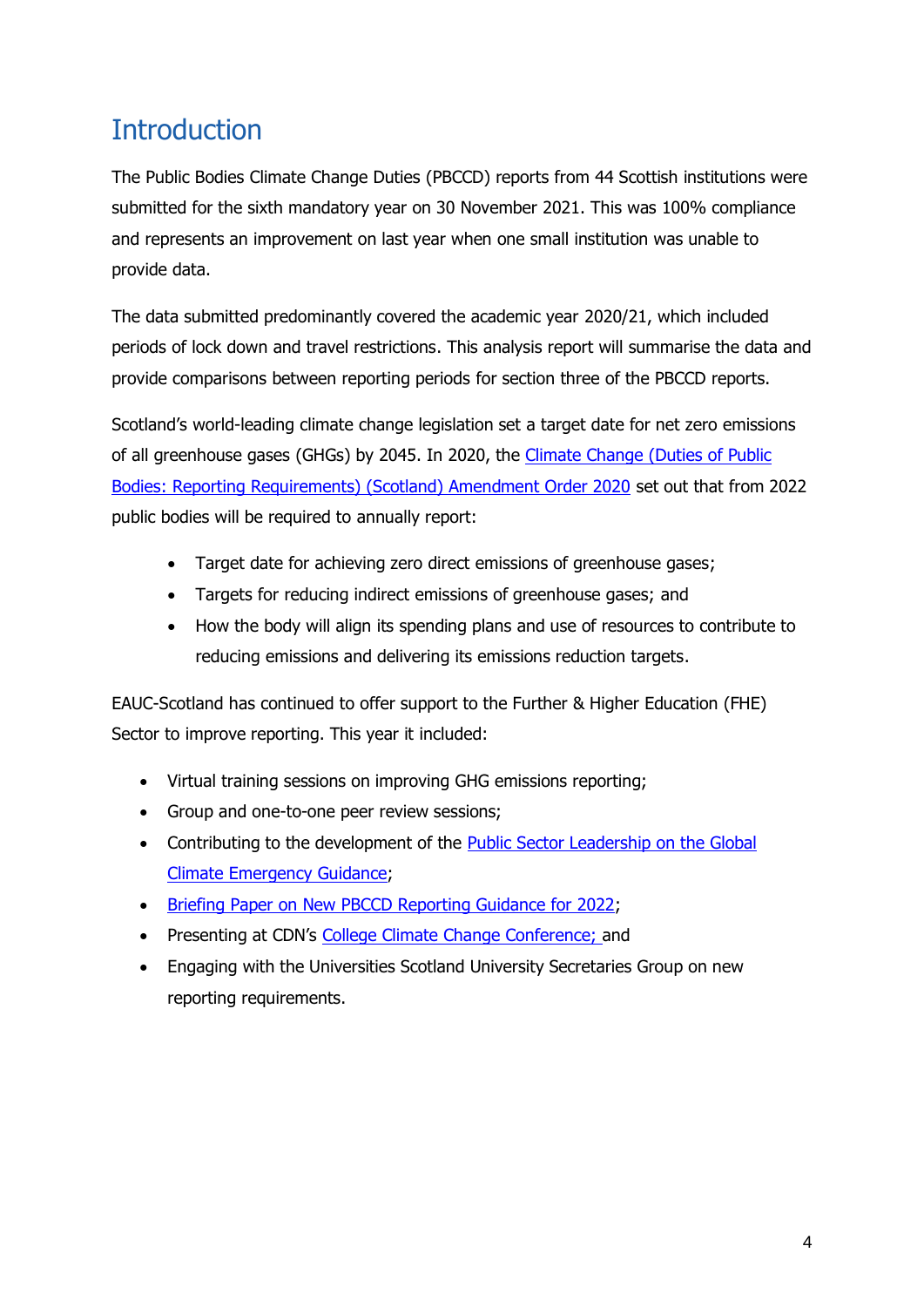# <span id="page-4-0"></span>Reporting Quality

As illustrated in Table 1, there continues to be a wide range of different operational reporting boundaries across the FHE sector. However, 100% of institutions are reporting the GHG emissions associated with premises energy consumption, 95% are reporting waste emissions, 93% are reporting water emissions and 86% are reporting business travel.

|                              | Number of | institutions Percentage | Change<br>from |  |
|------------------------------|-----------|-------------------------|----------------|--|
| <b>Emissions source</b>      | reporting | of total                | 2019/20        |  |
| Energy                       | 44        | 100%                    |                |  |
| Waste                        | 42        | 95%                     | 个              |  |
| Water                        | 41        | 93%                     | 个              |  |
| <b>Business travel</b>       | 38        | 86%                     | 个              |  |
| Home working                 | 34        | 77%                     | new source     |  |
| Fleet <sup>1</sup>           | 28        | 64%                     |                |  |
| F-gas                        | 12        | 27%                     | 个              |  |
| Commuting                    | 8         | 18%                     |                |  |
| Supply chain                 | 4         | 9%                      | 个              |  |
| International student travel | 2         | 5%                      |                |  |
| Domestic student travel      | 1         | 2%                      |                |  |
| Land use & livestock         |           | 2%                      | new source     |  |
| Total                        | 44        |                         |                |  |

#### **Table 1. Percentage of institutions reporting each source of emissions**

The quality of the reports has improved again this year and many institutions have expanded their operational reporting boundaries:

- Thirty-four institutions added home working;
- Three institutions added supply chain:
- Three institutions added business travel:
- Two institutions added f-gas;
- One institution added commuting; and
- One institution added land use, livestock, forestry and soil carbon sequestration.

**Action:** EAUC-Scotland will continue to work with institutions to improve the quality of reporting and expand reporting boundaries in line with the [Public Sector Leadership on](https://www.gov.scot/publications/public-sector-leadership-global-climate-emergency/)  [the Global Climate Emergency](https://www.gov.scot/publications/public-sector-leadership-global-climate-emergency/) guidance.

 $1$  The reduction in fleet reporting is likely due to the transition to electric vehicles (emission reporting then moves to grid electricity consumption)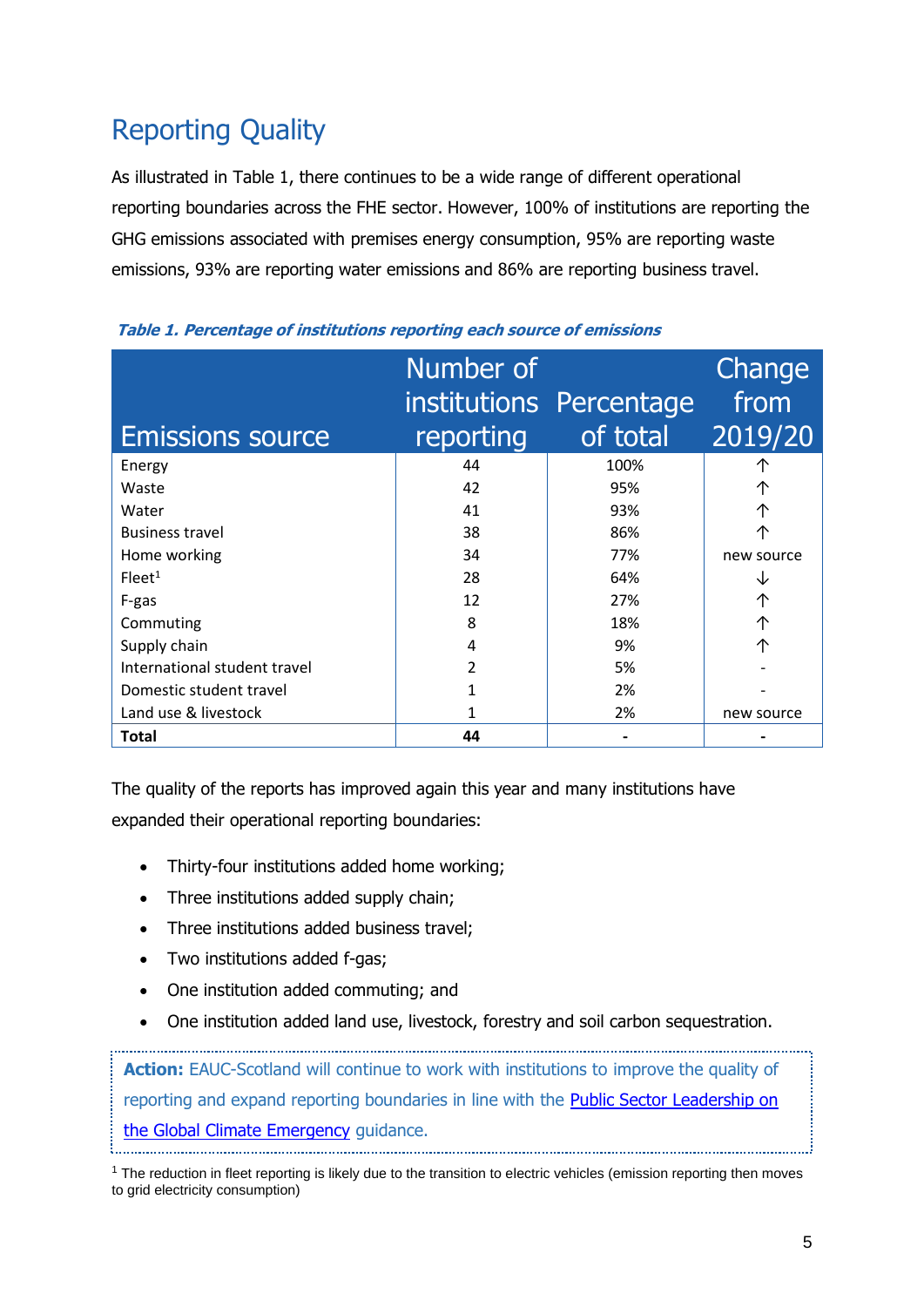### <span id="page-5-0"></span>Analysis

Total reported GHG emissions from the FHE sector in 2020/21 were 321,591 tonnes of  $CO<sub>2</sub>e$ . The majority arose from natural gas consumption which contributed  $157,228$  tonnes of  $CO<sub>2</sub>e$ or 48% of total emissions, followed by grid electricity consumption which accounted for 69,757 tCO<sub>2</sub>e or 21% of total emissions. Supply chain contributed 41,393 tonnes of CO<sub>2</sub>e or 13% of total emissions and livestock and land use contributed 11,616 tonnes of CO<sub>2</sub>e or 4% of total emissions. A full breakdown of emissions can be seen in Table 2.

|                                         | <b>FHE Sector</b>       |            |
|-----------------------------------------|-------------------------|------------|
|                                         | 2020/21                 |            |
| <b>Emissions source</b>                 | (tCO <sub>2</sub> e)    | Percentage |
| Scope 1                                 |                         |            |
| Natural gas                             | 157,228                 | 48%        |
| <b>Biomass</b>                          | 855                     | 0.3%       |
| Gas oil                                 | 1,908                   | $1\%$      |
| Other fuels                             | 3,128                   | 0.9%       |
| Fleet vehicles                          | 1,278                   | 0.4%       |
| Livestock & land use                    | 11,616                  | 4%         |
| F-gases                                 | 2,546                   | $1\%$      |
| <b>Subtotal</b>                         | 178,559                 | 54%        |
| <b>Scope 2</b>                          |                         |            |
| Grid electricity                        | 69,757                  | 21%        |
| Purchased heat                          | 3,730                   | $1\%$      |
| Subtotal                                | 73,487                  | 22%        |
| Scope 3                                 |                         |            |
| Electricity transmission & distribution | 6,161                   | 2%         |
| Heat transmission & distribution        | 91                      | 0.03%      |
| Waste                                   | 1,831                   | $1\%$      |
| Water                                   | 616                     | 0.2%       |
| <b>Business travel</b>                  | 1,988                   | 0.6%       |
| Staff commuting                         | 3,938                   | $1\%$      |
| Student commuting                       | 2,428                   | $1\%$      |
| International student travel            | 9,169                   | 3%         |
| Domestic student travel                 | 256                     | 0.1%       |
| Homeworking                             | 9,722                   | 3%         |
| Supply chain                            | 41,393                  | 13%        |
| Subtotal                                | 77,593                  | 24%        |
| <b>Total emissions (gross)</b>          | 329,640                 | 100%       |
| <b>Carbon sequestration</b>             |                         |            |
| Forestry                                | 2,450<br>Ĭ.             |            |
| Soil                                    | 5,599<br>÷              |            |
| <b>Total sequestration</b>              | 8,049<br>$\blacksquare$ |            |
| <b>Total emissions (net)</b>            | 321,591                 |            |

#### **Table 2: Total FHE sector emissions 2020/21**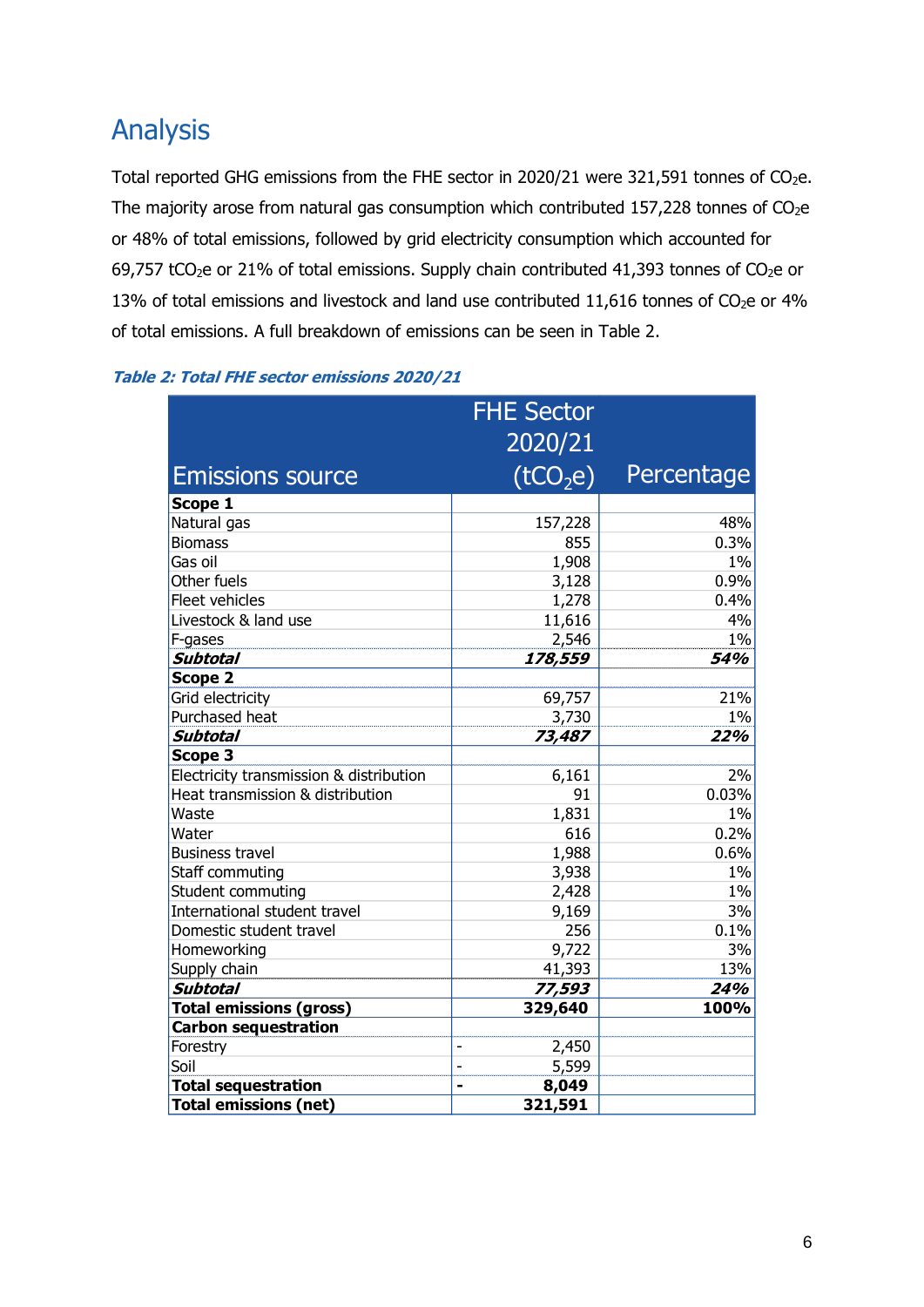As shown in Figure 2, in the reporting period 2020/21 Scope 1 sources account for 54% of total emissions (gross), Scope 2 sources account of 22% of the total and Scope 3 sources account for the remaining 24%.

Between 2019/20 and 2020/21 total reported emissions for the FHE sector reduced by 53,570 tonnes of  $CO<sub>2</sub>e$ , or 14% of total emissions. A breakdown of the percentage change in emissions for each source is shown in Table 3. The categories are slightly different from Table 2 as historic data is only available in this format.





The greatest saving came from business travel which reduced by 95% due to pandemic related travel restrictions. There was also a 77% reduction in water & sewerage emissions and a 72% reduction in commuting emissions.

The emissions associated with grid electricity reduced by 12%, however, it should be noted that the carbon intensity of UK grid electricity reduced by 9% during the reporting period.

The 90% increase in refrigerant emissions is due to an improvement in reporting. The 72% increase in emissions from other heating fuel is due to temporary use of diesel generators at one institution.

This year, for the first time, one institution reported emissions associated with livestock & land use of  $11,616$  tonnes of  $CO<sub>2</sub>e$  and emissions removal from forestry and soil carbon sequestration of 8,049 tonnes of  $CO<sub>2</sub>e$ . The net impact of these additions accounts for 1% of total emissions.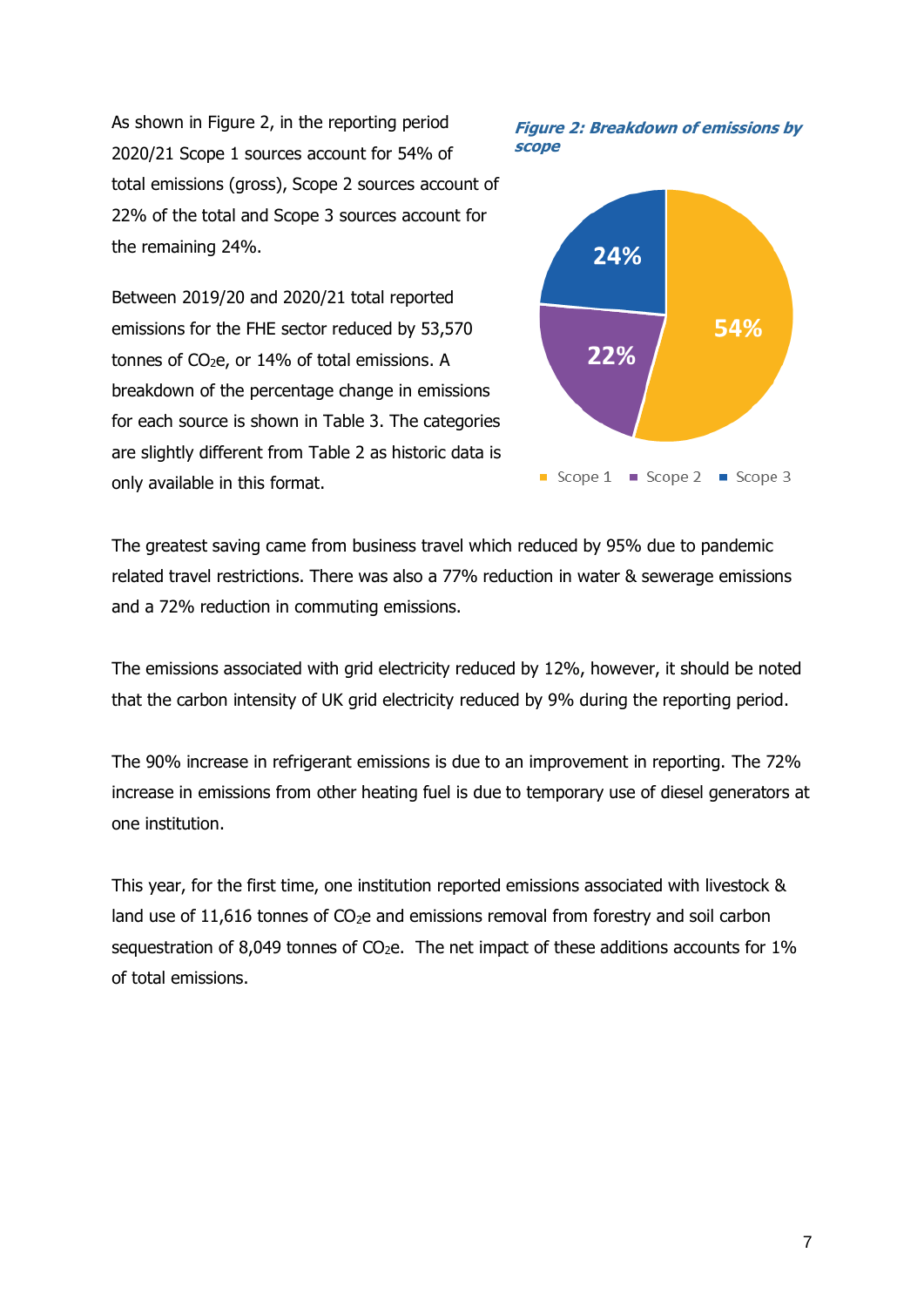|                                      |                          |                          |                      |                      |                      |                      | Change  |
|--------------------------------------|--------------------------|--------------------------|----------------------|----------------------|----------------------|----------------------|---------|
|                                      | 2015/16                  | 2016/17                  | 2017/18              | 2018/19              | 2019/20              | 2020/21              | since   |
| Source of emissions                  | (tCO <sub>2</sub> e)     | (tCO <sub>2</sub> e)     | (tCO <sub>2</sub> e) | (tCO <sub>2</sub> e) | (tCO <sub>2</sub> e) | (tCO <sub>2</sub> e) | 2019/20 |
| Electricity <sup>1</sup>             | 187,033                  | 162,582                  | 126,098              | 105,071              | 86,233               | 75,918               | $-12%$  |
| Purchased heat                       |                          |                          |                      |                      |                      | 3,820                |         |
| Natural gas                          | 159,067                  | 153,610                  | 156,464              | 157,860              | 156,641              | 157,228              | 0.4%    |
| Other heating fuel                   | 4,531                    | 3,105                    | 4,010                | 3,711                | 2,926                | 5,036                | 72%     |
| Refrigerants                         | 612                      | 1,124                    | 1,022                | 1,764                | 1,341                | 2,546                | 90%     |
| Land use & livestock                 |                          |                          |                      |                      |                      | 11,616               |         |
| Waste and recycling                  | 3,804                    | 2,949                    | 2,674                | 2,878                | 2,068                | 1,831                | $-11%$  |
| Water and sewerage                   | 3,032                    | 3,080                    | 3,018                | 2,862                | 2,698                | 616                  | $-77%$  |
| Travel                               | 79,041                   | 83,355                   | 77,499               | 68,528               | 36,859               | 1,988                | $-95%$  |
| Transport fuel                       | 2,800                    | 1,771                    | 1,594                | 1,808                | 1,111                | 1,278                | 15%     |
| Commuting                            | 13,283                   | 13,284                   | 27,279               | 32,677               | 22,900               | 6,365                | $-72%$  |
| Homeworking                          | $\overline{\phantom{0}}$ | $\overline{\phantom{0}}$ |                      |                      |                      | 9,722                |         |
| Renewables                           | 148                      | 202                      | 214                  | 677                  | 929                  | 855                  | $-8%$   |
| International student travel         |                          |                          |                      | 6,118                | 25,982               | 9,169                | $-65%$  |
| Domestic student travel              | $\overline{\phantom{a}}$ |                          |                      |                      | 380                  | 256                  |         |
| Supply chain                         |                          |                          |                      |                      | 35,000               | 41,393               |         |
| Other                                | 283                      |                          | 103                  | 99                   | 93                   |                      |         |
| Forestry & soil carbon sequestration |                          |                          |                      |                      |                      | 8,049                |         |
| <b>Total</b>                         | 453,632                  | 425,062                  | 399,975              | 384,054              | 375,160              | 321,591              | $-14%$  |

#### **Table 3: Comparison of emissions between reporting periods** 1

 $1$  Please note that SSN include transmission and distribution losses in this category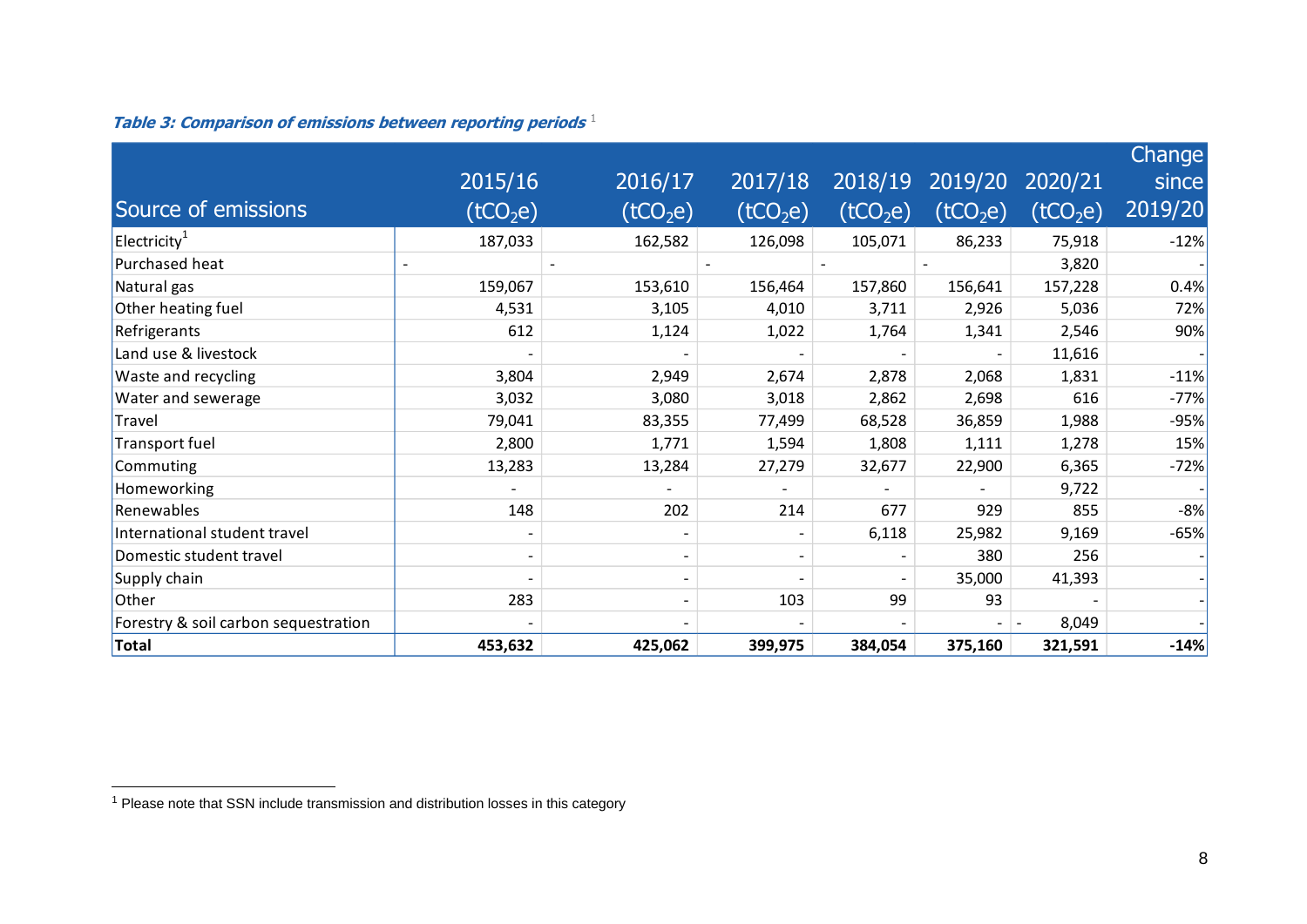A comparison of total emissions broken down by scope between reporting periods is shown in Figure 3. This shows that since PBCCD reporting began in 2015/16:

- Scope 1 emissions have increased by 6%;
- Scope 2 emissions have reduced by 57%; and
- Scope 3 emissions have reduced by 32%.



#### **Figure 3: Comparison of emissions broken down by scope between reporting periods**

Prior to 2020/21 Scope 1 emissions had reduced slightly and the increase this year is primarily due to the expansion in reporting boundaries and the temporary use of diesel generators at one institution.

The 57% reduction in Scope 2 emissions since 2015/16 has been achieved through energy efficiency projects, renewables and the decarbonisation of the UK electricity grid, which has reduced grid carbon intensity by 48% over the past 5 years. The 32% reduction in Scope 3 emissions was due to pandemic related travel restrictions, which drastically reduced emissions from business travel, commuting and student travel.

**Action:** EAUC-Scotland will continue to support institutions to develop net zero plans, share best practice projects, signpost sources of funding and collaboration opportunities.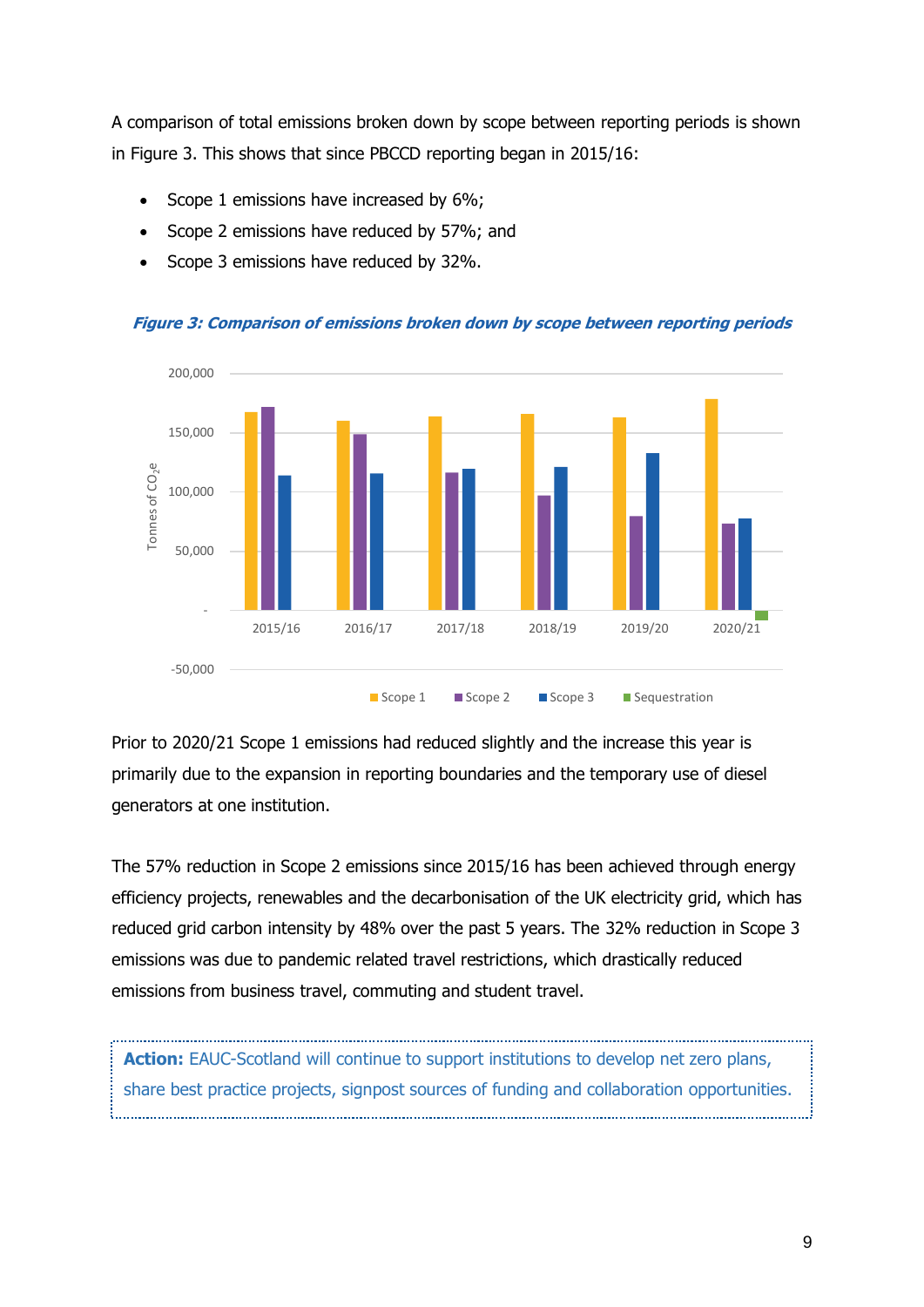# **Case study: Fife College**  Dunfermline Learning Campus

Dunfermline Learning Campus is a collaboration between Fife College & Fife Council and is a pathfinder project for the Scottish Futures Trust's Net Zero Public Sector [Buildings Standard.](https://www.scottishfuturestrust.org.uk/page/net-zero-public-sector-buildings-standard) It is due to open in 2024 and will be the first net zero campus in Scotland. The project team used dynamic simulation modelling to set ambitious operational carbon targets and energy consumption is predicted to be 64% lower than average. The embodied emissions associated with construction materials have also been considered and the project aims to reduce these by 40%.

<span id="page-9-0"></span>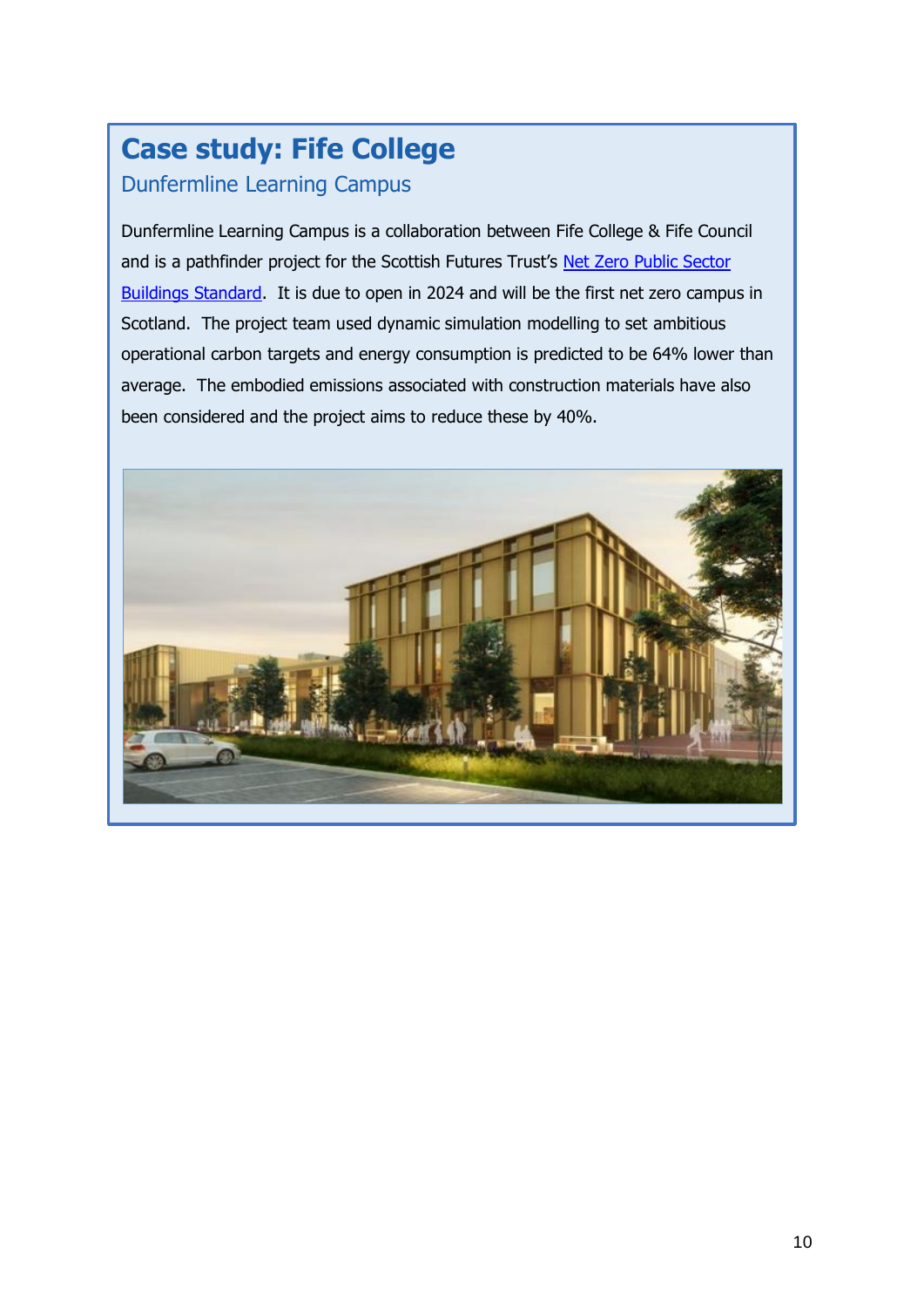## Performance Metrics

As shown in Table 4, average FHE sector emissions during 2020/21 were 53 tonnes of  $CO<sub>2</sub>e$ per million pounds of budget and 4.3 tonnes of  $CO<sub>2</sub>e$  per full time equivalent employee (FTE). These performance metrics have been modified from previous reporting periods to align with wider public sector reporting.

<span id="page-10-0"></span>

| Performance metrics                  | 2020/21 |
|--------------------------------------|---------|
| <b>Universities</b>                  |         |
| Budget (tCO <sub>2</sub> e/£m)       | 65.7    |
| Employees (tCO <sub>2</sub> e/FTE)   | 6.1     |
| <b>Colleges</b>                      |         |
| Budget (tCO <sub>2</sub> e/£m)       | 43.0    |
| Employees ( $tCO2e/FTE$ )            | 2.9     |
| <b>FHE Sector</b>                    |         |
| Budget ( $tCO2e/fm$ )                | 53.0    |
| $Employees$ (tCO <sub>2</sub> e/FTE) | 4.3     |

#### **Table 4. Performance metrics for 2020/21**

Colleges continue to have lower average emissions per million pounds of budget and FTE, due to differences in operational reporting boundaries and lower rates of business travel.

These performance metrics will allow institutions to monitor relative progress between reporting periods and facilitate meaningful comparison between similar institutions.

Action: EAUC-Scotland will continue to encourage institutions to submit this data and improve the quality of the performance metrics.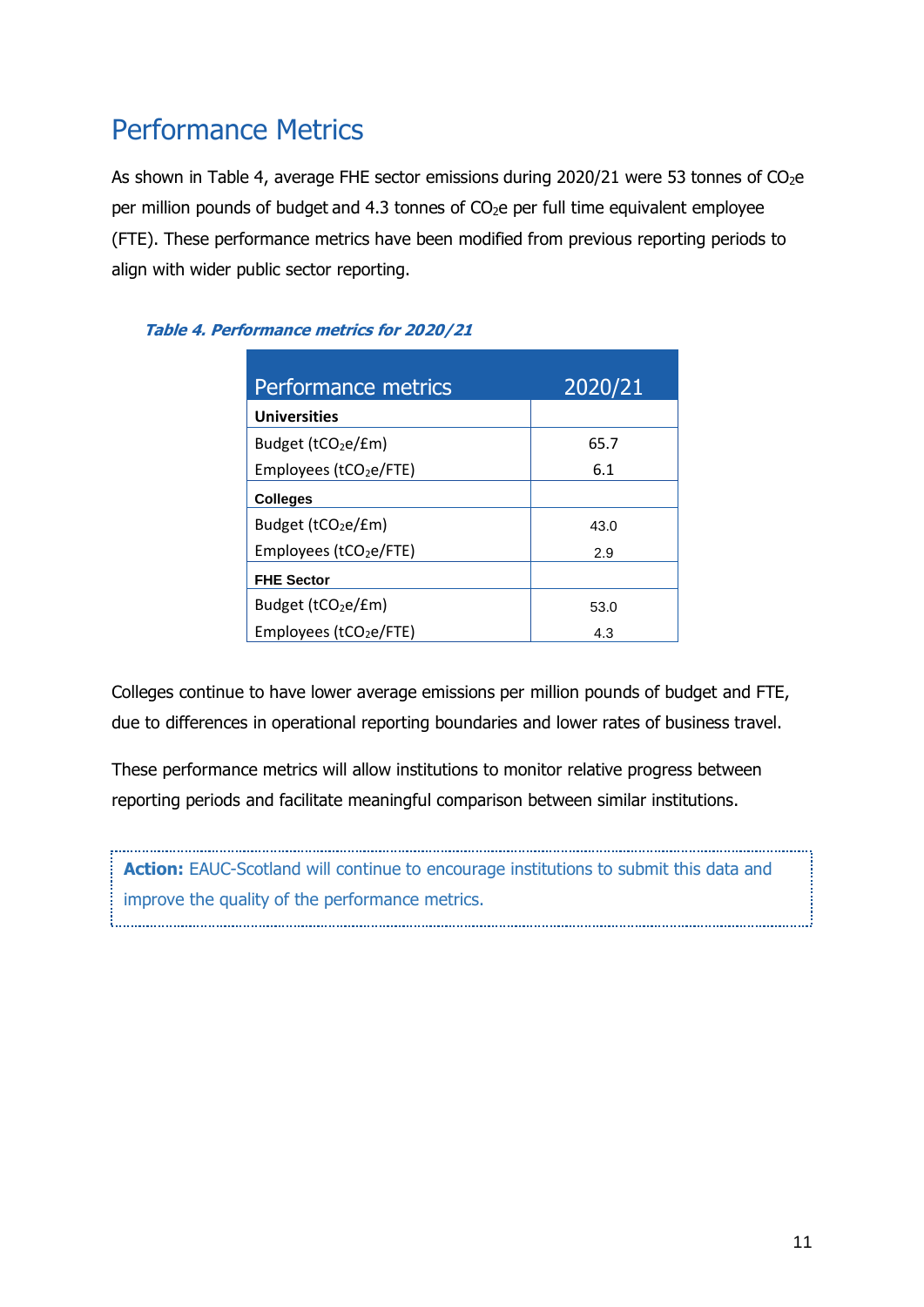# Summary & Recommendations

The sixth mandatory year of the Public Bodies Climate Change Duties Reporting has again shown progression for colleges & universities with sustainability reporting.

Headline points to note:

- There was a 14% decrease in FHE sector GHG emissions from 2019/20 to 2020/21 primarily due to a pandemic related lockdowns and travel restrictions.
- Since 2015/16 Scope 2 emissions have reduced by 57% while Scope 1 emissions have increased by 6% over the same period;
- The training and peer review sessions that EAUC-Scotland provided to institutions has resulted in better quality data and more key sources of emissions being reported; and
- The pandemic has not had a material impact on the quality of data submitted but has contributed to reductions in emissions related to the estate and travel.

Progress achieved to date is positive but going forward it is important that the FHE Sector prioritises decarbonising heat in order to reduce its Scope 1 emissions. These emissions are generally under the direct control of institutions and should therefore present some of the greatest reduction opportunities. Delivering these reductions will be essential to meet CDN's [Climate Emergency Commitment](https://www.cdn.ac.uk/tackling-climate-emergency/) and the more ambitious targets set by the Scottish Government in the Climate Change (Duties of Public Bodies: Reporting Requirements) [\(Scotland\) Amendment Order 2020.](https://www.legislation.gov.uk/ssi/2020/281/contents/made)

Business travel is another key source of emissions that the FHE Sector needs to address. The changes to working practices made necessary by the pandemic, and the subsequent reductions shown in this report, present a huge opportunity to deliver long-term organisational change in relation to both business travel and commuting.

With the significant developments in policy from the Scottish Government and the suite of support on offer from EAUC-Scotland, it is hoped that future reporting years will see further improvements in both the quality of submissions and the scale of reductions delivered.